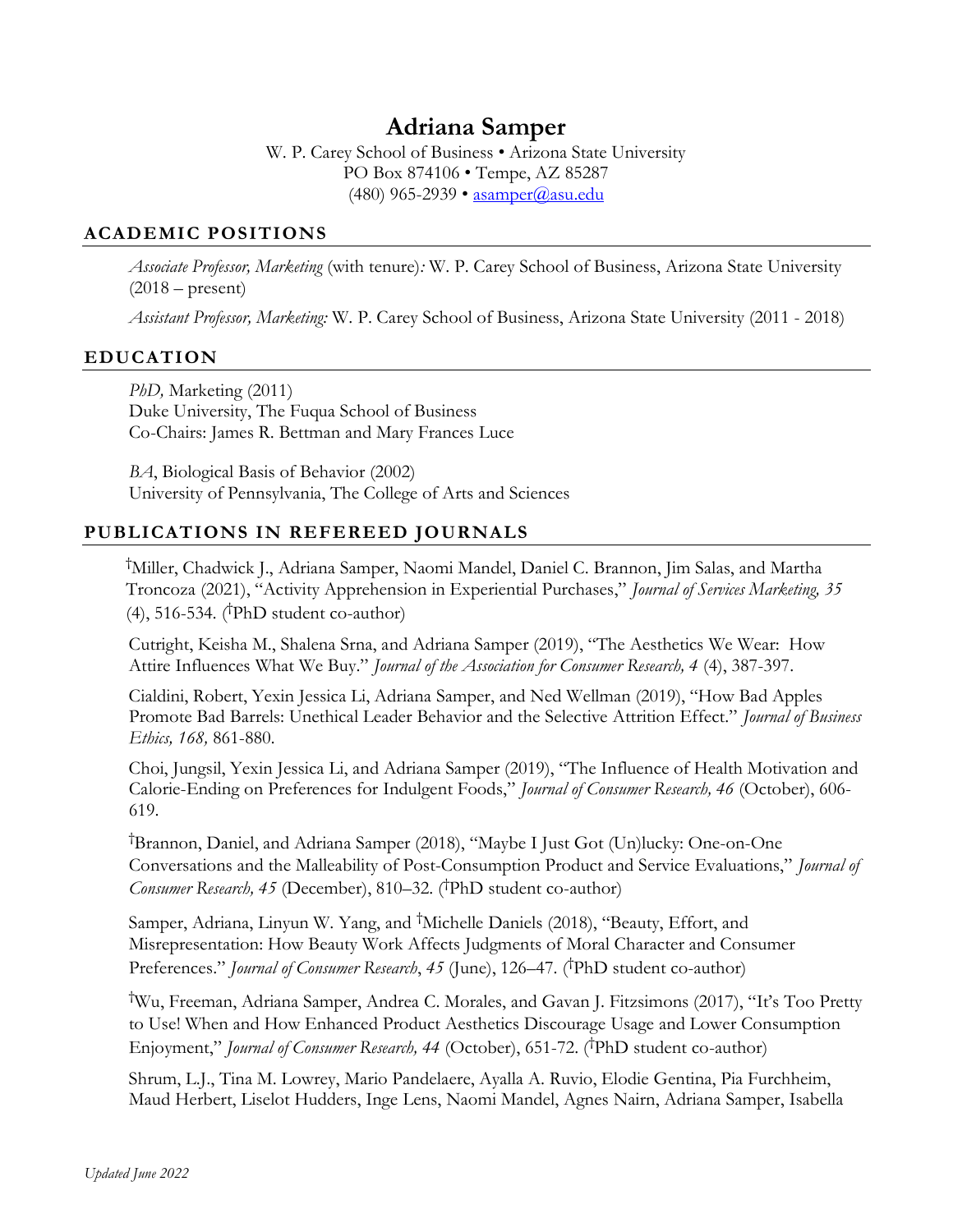Soscia, and Laurel Steinfield (2014), "Materialism: The Good, the Bad and the Ugly," Journal of Marketing Management, 30 (Special Issue: Transformative Consumer Research), 17-18.

 Cutright, Keisha M. and Adriana Samper (2014), "Doing it the Hard Way: How Low Control Drives Preferences for High Effort Products and Services," Journal of Consumer Research, 41 (October), 730-45.

 Samper, Adriana and Janet A. Schwartz (2013), "Price Inferences for Sacred versus Secular Goods: Changing the Price of Medicine Influences Perceived Health Risk," Journal of Consumer Research, 39 (April), 1343-58.

 Payne, John W., Adriana Samper, James R. Bettman and Mary Frances Luce (2008), "Boundary Conditions on Unconscious Thought in Complex Decision Making," Psychological Science, 19 (November), 1117-22.

# BOOK CHAPTER

 Cutright, Keisha M., Adriana Samper, and Gavan Fitzsimons (2013), "We Are What We Buy?" in The Routledge Companion to Identity and Consumption, eds. Ayalla Ruvio and Russell Belk, New York, NY: Routledge, 91–8.

# PAPERS IN THE REVIEW PROCESS

†Wu, Freeman, Adriana Samper, Andrea C. Morales, and Gavan J. Fitzsimons, "I Have a Bad Feeling About This: Understanding How Givers and Recipients Respond Differently to Photo-Customized Products," Under second review at the *Journal of Consumer Research*. (<sup>†</sup>PhD student co-author)

†Van der Sluis, Helen, Adriana Samper, Andrea C. Morales, and Nathan D. Martin, "Responses to Gender-Based Price Variation: Differences or Discrimination?" In preparation for second review at the *Journal of Consumer Research*. (<sup>†</sup>PhD student co-author)

†Daniels, Michelle E., Adriana Samper, and Andrea C. Morales, "The Diagnosticity of Leisure: How Information About Leisure Activities Affects Perceptions of Well-being and Work-related Judgments," In preparation for second review at the *Journal of Consumer Research*. (<sup>†</sup>PhD student coauthor)

 Smith, Rosanna, Linyun W. Yang, and Adriana Samper, "The Double Bind of Beauty Work," Under first round review at the Journal of Consumer Research.

# MANUSCRIPTS IN FINAL PREPARATION

†Wang, Qin, Andrea Morales and Adriana Samper, "The Beautified Me is Me: How Interdependence Increases Beauty Application Usage." (†PhD student co-author)

†Van der Sluis, Helen, Adriana Samper, Kirk Kristofferson, and Terri Hlava, "The Disability Preference Stereotype: How Physical Disability Shapes Inferred Product Preferences." (†PhD student co-author)

†Daniels, Michelle E., Adriana Samper, Cindy Chan and Ryan Hamilton, "In Lieu of Gifts: Overcoming Gift-Givers' Reduced Generosity to Charitable Gift Requests." (†PhD student coauthor)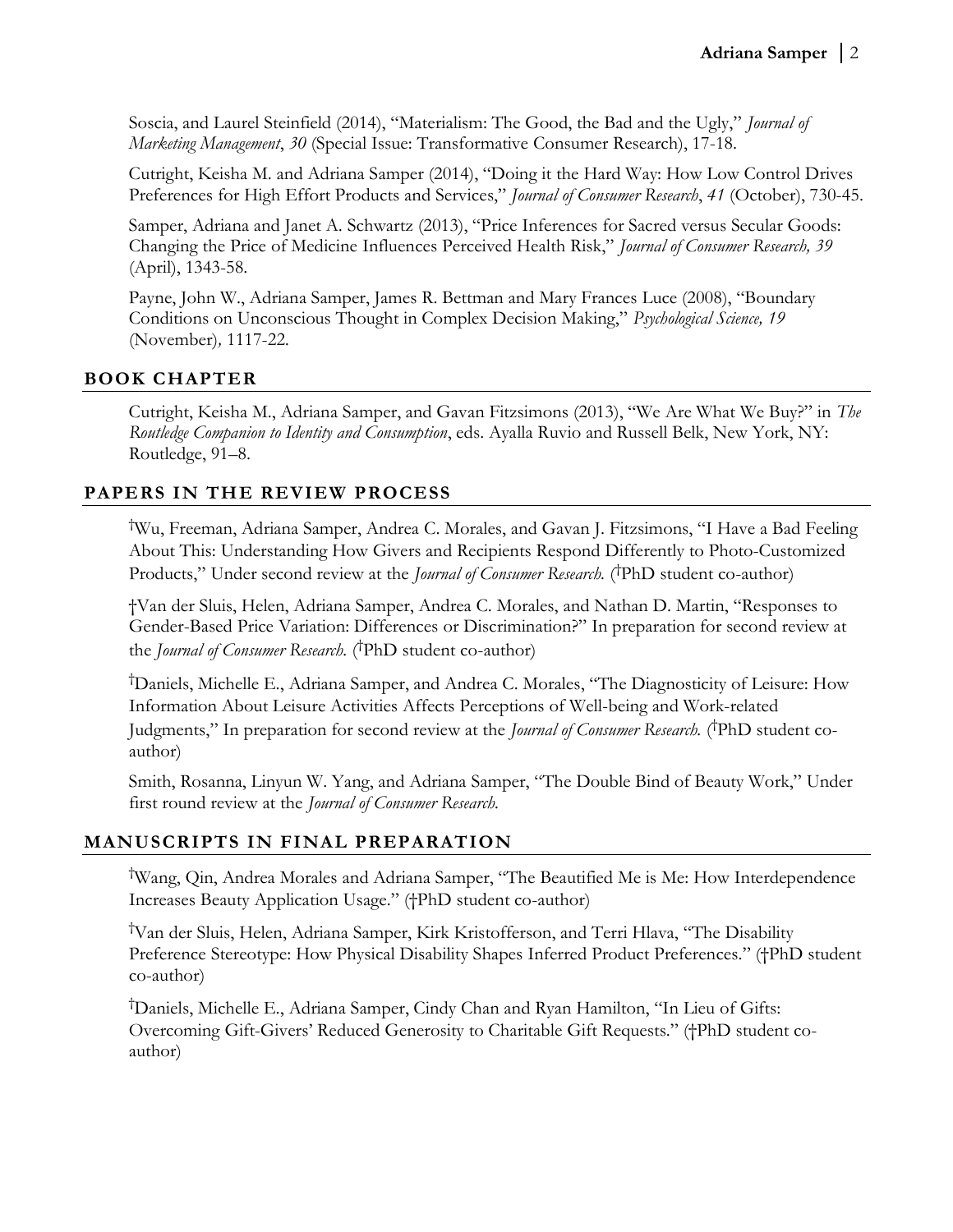# SELECT ONGOING RESEARCH

 "Understanding How Payment Aesthetics Shape the Purchase Experience," with Freeman Wu, Andrea Morales and Gavan Fitzsimons

"The Influence of Physical Disability on Perceived Morality," with Helen van der Sluis, Kirk Kristofferson, and Terri Hlava

"Relationships and Physical Disability," with Kelley Gullo and Terri Hlava

"Thrifting and Morality," with Michelle Daniels

"How Children Influence Self Control," with Xin Zhou and Monika Lisjak

"The Influence of Perceived Need in Merit-Based Decisions," with Ziwei Wei and Evan Weingarten

# HONORS AND AWARDS

AMA Foundation Erin Anderson Award for Emerging Female Marketing Scholar and Mentor (2022)

Runner-Up, Best Competitive Paper, Society for Consumer Psychology Conference (2021)

W.P. Carey Dean's Research Award, W.P. Carey School of Business (2020)

Outstanding Reviewer, Journal of Consumer Research (2018)

Best Working Paper, Society for Consumer Psychology Conference (2018)

Dean's Excellence in Research Summer Grant (2017, 2018, 2019, 2020, 2021, 2022)

W. P. Carey Huizingh Outstanding Undergraduate Teaching Award (2014)

SCP Dissertation Proposal Competition, Honorable Mention (2010)

AMA Foundation, Valuing Diversity Scholarship Recipient (2010)

University of California, Berkeley Behavioral Camp Fellow (2010)

Preparing Future Faculty Graduate Student Fellow (2009-10)

G.E. Minority Student Fellowship (2005-07)

Phi Beta Kappa, Delta Chapter, University of Pennsylvania (2002)

# REFEREED CONFERENCE PRESENTATIONS (\*denotes presenting author)

\*Wu, Freeman, Adriana Samper, Andrea C. Morales, and Gavan J. Fitzsimons (2022), "I Have a Bad Feeling About This: Understanding How Givers and Recipients Respond Differently to Photo-Customized Products," Society for Consumer Psychology, Nashville (virtual).

\*Wu, Freeman, Adriana Samper, Andrea C. Morales, and Gavan J. Fitzsimons (2021), "Beauty is Pain: Understanding How Gift Card Design Influences Acquisition, Redemption, and Product Evaluations," Association for Consumer Research, Seattle, WA (virtual).

Daniels, Michelle E., \*Adriana Samper, and Andrea Morales (2021), "When I'm Not Working, I Also Enjoy…: How Sharing Leisure Activities Influences Perceived Well-Being and Consumer Preferences," Association for Consumer Research, Seattle, WA (virtual).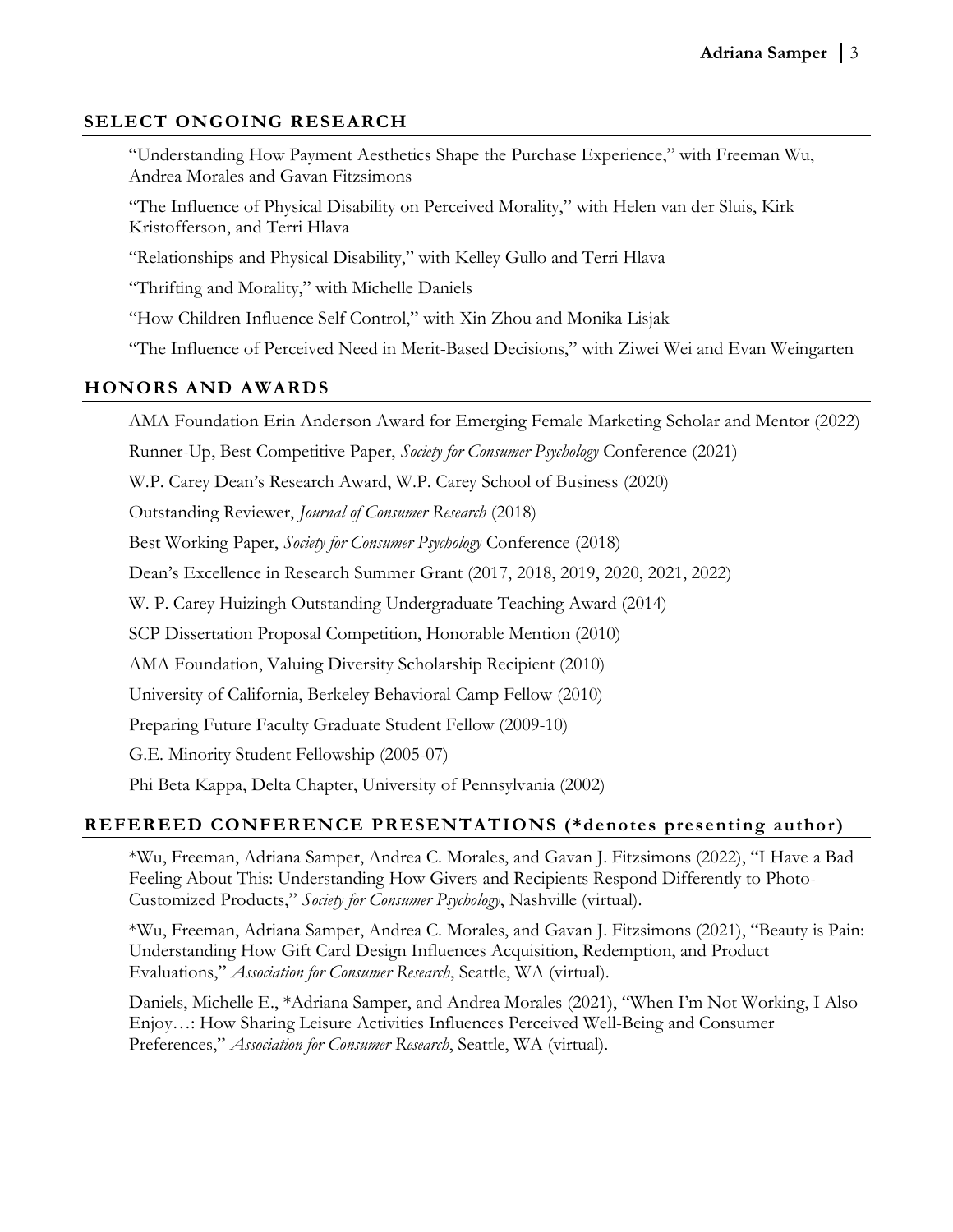van der Sluis, Helen, \*Adriana Samper, Kirk Kristofferson, and Terri Hlava (2021), "Rethinking Perceptions of Disability: The Unintended Harm of Simplified Inferences," AMA Marketing and Public Policy Conference (virtual).

van der Sluis, Helen, \*Adriana Samper, Kirk Kristofferson, and Terri Hlava (2021), "Rethinking Perceptions of Disability: The Unintended Harm of Simplified Inferences," Society for Consumer Psychology, Puerto Rico (virtual).

\*van der Sluis, Helen, Adriana Samper, Kirk Kristofferson, and Terri Hlava (2020), "Rethinking Perceptions of Disability: The Unintended Harm of Simplified Inferences," Association for Consumer Research, Paris, France (virtual).

Wu, Freeman\*, Adriana Samper, Andrea C. Morales, and Gavan J. Fitzsimons, "That Just Feels Wrong: How the Law of Similarity Shapes Consumer Responses to Personalized Products," Theory & Practice in Marketing Conference, May 2019.

\*Wang, Qin, Andrea Morales, and Adriana Samper (2019), "The Beautified Me is Me: How Interdependence Increases Beauty Application Usage," Society for Consumer Psychology, Savannah, GA.

\*Wang, Qin, Andrea Morales, and Adriana Samper (2019), "The Beautified Me is Me: How Interdependence Increases Beauty Application Usage," Association for Consumer Research, Atlanta, GA.

\*van der Sluis, Helen, Adriana Samper, and Kirk Kristofferson (2019), "With Inclusion Comes Influence: Perceptions of Physical Disability in the Marketplace," Society for Consumer Psychology, Savannah, GA.

\*van der Sluis, Helen, Adriana Samper, and Kirk Kristofferson (2018), "With Inclusion Comes Influence: Perceptions of Physical Disability in the Marketplace," Association for Consumer Research Annual Conference, Dallas, TX.

\*Wu, Freeman, Adriana Samper, Andrea C. Morales, and Gavan J. Fitzsimons (2018), "That's Just Plain Creepy: Understanding Consumer Responses to Personalized Food Products that Resemble People," Association for Consumer Research, Dallas, TX.

\*Han, Jerry, Adriana Samper, and Andy Gershoff (2018), "I Can Do More with My Time, but Less with My Money: The Role of Control on Resource Instrumentality Perceptions," Society for Consumer Psychology, Dallas, TX.

\*Han, Jerry, Adriana Samper, and Andy Gershoff (2017), "I Can Do More with My Time, but Less with My Money: The Role of Control on Resource Instrumentality Perceptions," Association for Consumer Research, San Diego, CA.

\*Cutright, Keisha, Shalena Srna, and Adriana Samper (2017), "Suit Up and Shop: How Consumer Attire Influences Purchasing Decisions," Association for Consumer Research, San Diego, CA.

\*Samper, Adriana, Cindy Chan, Ryan Hamilton and Michelle Daniels (2017), "Giving Less on Behalf of Others," Association for Consumer Research, San Diego, CA.

Cutright, Keisha, Shalena Srna, and \*Adriana Samper (2017), "Suit Up and Shop: How Consumer Attire Influences Purchasing Decisions," Society for Consumer Psychology, San Francisco, CA.

\*Wu, Freeman, Adriana Samper, Andrea Morales, and Gavan Fitzsimons (2017), "It's Too Pretty to Use! When and How Enhanced Aesthetics Discourage Usage and Lower Enjoyment of Nondurable Products," Society for Consumer Psychology, San Francisco, CA.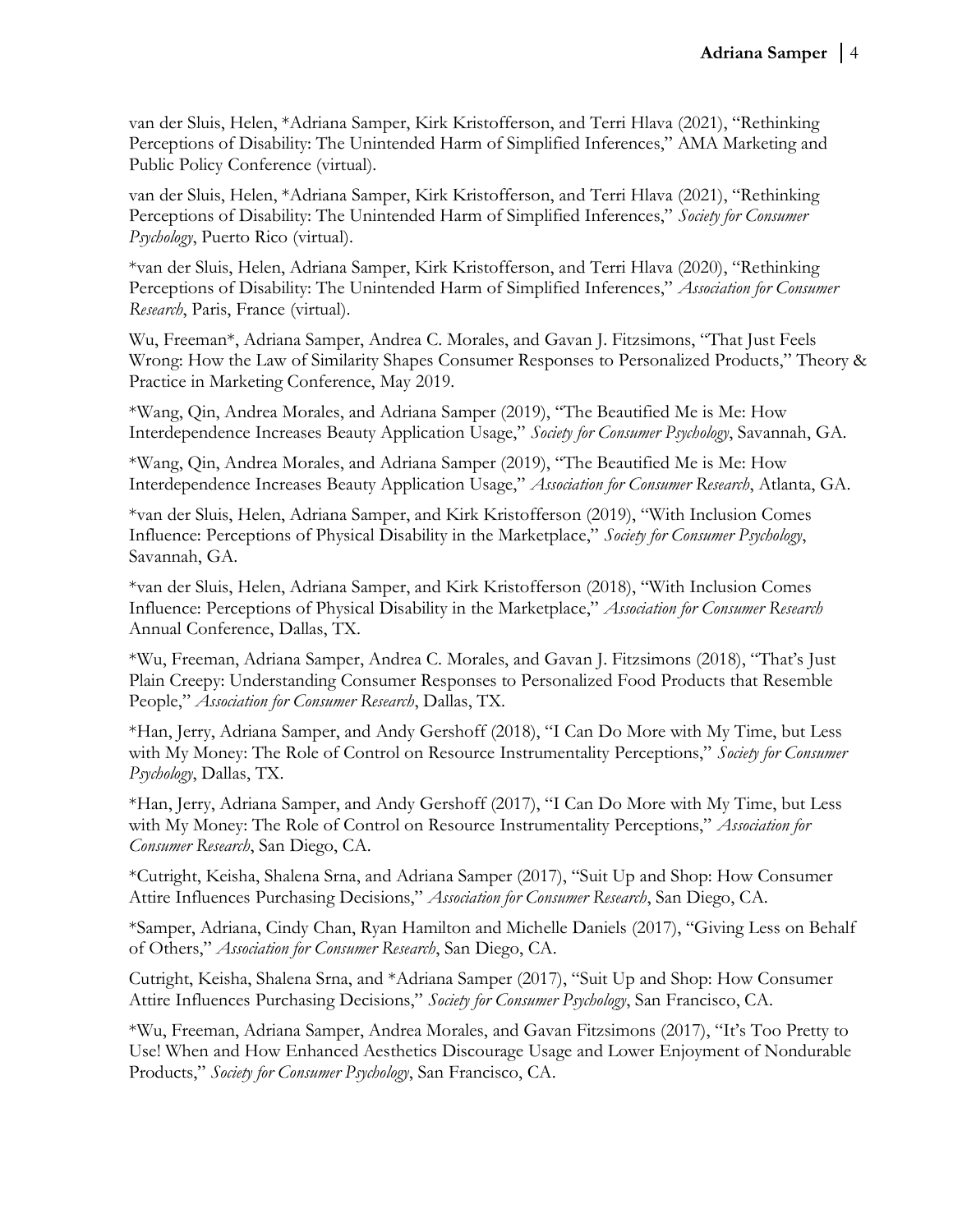Samper, Adriana, \*Cindy Chan, and Ryan Hamilton (2017), "Giving Less on Behalf of Others," Society for Consumer Psychology, San Francisco, CA.

Samper, Adriana, \*Freeman Wu, Daniele Mathras, and Andrea Morales (2016), "Consumers with Stars in their Eyes: The Influence of Celebrity Seeding on Brand Perceptions," Association for Consumer Research, Berlin, Germany.

Brannon, Daniel and \*Adriana Samper (2016), "Regaining Control by Ditching the Plastic: The Influence of Personal Control on Credit Card Usage," Association for Consumer Research, Berlin, Germany.

Samper, Adriana, Linyun Yang, and \*Michelle Daniels (2015), "'What is Beautiful is Good,' But Not When It Takes Effort: How Beauty Work Affects Judgments of Moral Character and Consumer Preferences," Association for Consumer Research, New Orleans, LA.

\*Brannon, Daniel and Adriana Samper (2015), "Maybe It's Not as Bad as I Thought: Exploring the Malleability of Negative Consumer Evaluations in the Face of Contrasting Opinions," Association for Consumer Research, New Orleans, LA.

\*Wu, Freeman, Adriana Samper, and Andrea Morales (2015), "The Impact of Employee Appearance on Consumer Responses to Flattery," Association for Consumer Research, New Orleans, LA.

Robert Cialdini, \*Li, Yexin Jessica and \*Adriana Samper (2015), "Conversations: The Downstream Consequences of Organizational Unethicality," Society for Consumer Psychology, Phoenix, AZ.

\*Wu, Freeman, Adriana Samper, and Andrea Morales (2015), "Are Salespeople or Signs More Persuasive? The Moderating Role of SES on Consumer Responses to Verbal vs. Written Product Information," Society for Consumer Psychology, Phoenix, AZ.

Choi, Jungsil, \*Yexin Jessica Li, and Adriana Samper (2015), "The Effect of Calorie-Ending and Health Motivation on Consumption Behavior," Society for Consumer Psychology, Phoenix, AZ.

\*Yang, Linyun, Adriana Samper, and Michelle Daniels (2015), "How Beauty Work Affects Judgments of Moral Character," Society for Consumer Psychology, Phoenix, AZ.

Samper, Adriana, \*Daniele Mathras, Andrea Morales, and Freeman Wu (2015), "Consumers with Stars in their Eyes: The Influence of Celebrity Product Placement on Brand Perceptions and Behaviors," Society for Consumer Psychology, Phoenix, AZ.

\*Samper, Adriana, Mary Frances Luce, and Debu Purohit (2014), "'Sleeping with One Is Sleeping with Many': Understanding the Impact of the Salience of Others on Contagious Disease Prevention," Association for Consumer Research, Baltimore, IL.

\*Samper, Adriana, Jim Bettman, and Gavan Fitzsimons (2014), "Rolling the Dice with Premium Products: Using High-End Products Polarizes Perceptions of Success or Failure," Society for Consumer Psychology, Miami, FL.

\*Miller, Chadwick, Adriana Samper, and Naomi Mandel (2014), "Less is More, Until it Isn't: Feature Richness in Experiential Purchases," Society for Consumer Psychology, Miami, FL.

\*Cutright, Keisha and Adriana Samper (2014), "Doing it the Hard Way: Low Personal Control Drives Preference for High-Effort Products," Society for Consumer Psychology, Miami, FL

Cutright, Keisha and \*Adriana Samper (2013), "Doing it the Hard Way: Low Personal Control Drives Preference for High-Effort Products," Association for Consumer Research, Chicago, IL.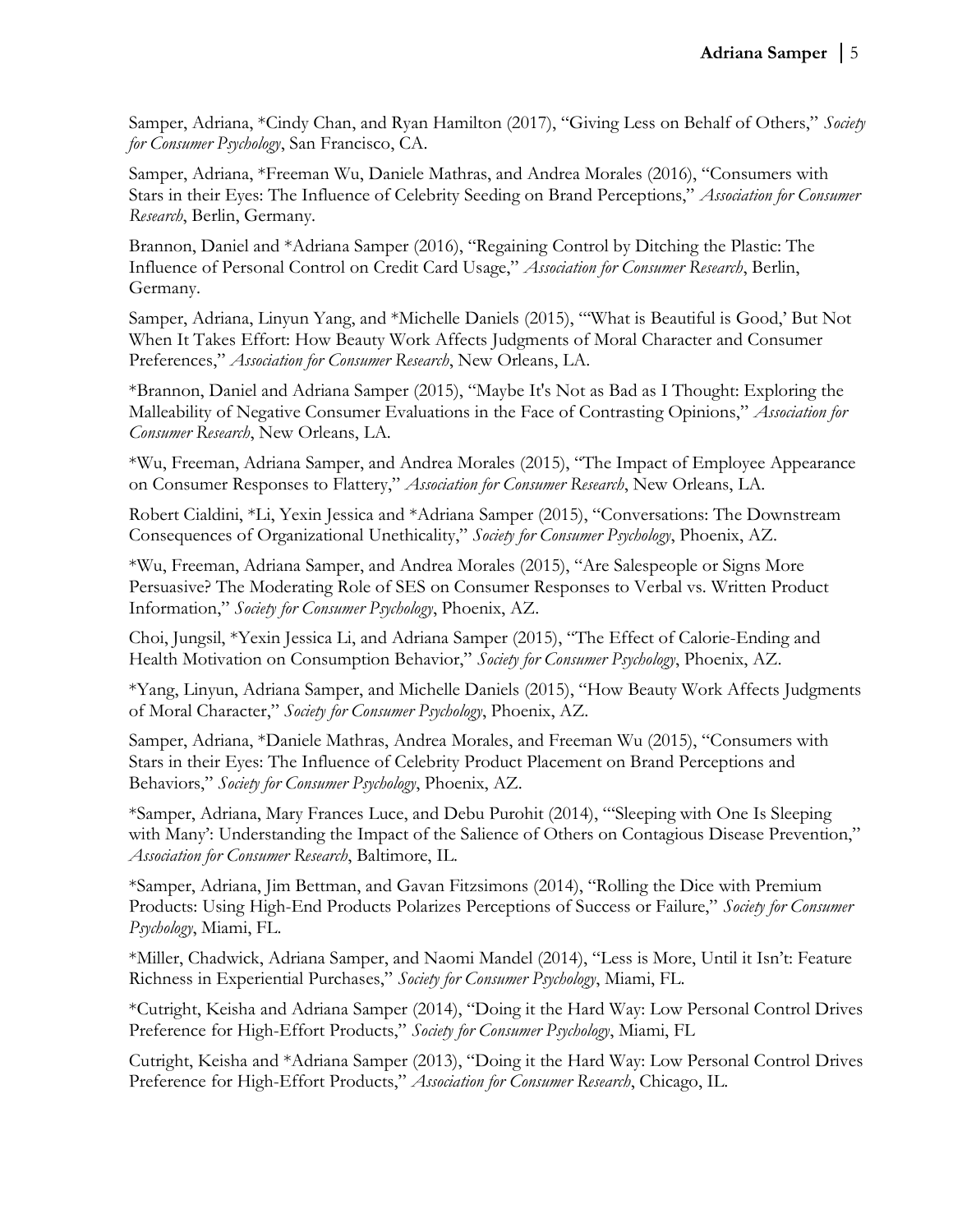\*Samper, Adriana, Jim Bettman, and Gavan Fitzsimons (2012), "Rolling the Dice with Premium Products: Using High-End Products Polarizes Perceptions of Success or Failure," Association for Consumer Research, Vancouver, CA.

Samper, Adriana and \*Janet Schwartz (2012), "When Life is Priceless but Medicine is Not: Evidence of a Price Heuristic in Health Goods," Behavioral Decision Research in Management Conference, Boulder, CO.

\*Samper, Adriana (2011), "Do the Clothes Make the Man?" Society for Consumer Psychology, Atlanta, GA.

\*Samper, Adriana and Janet Schwartz (2010), "Your Money or Your Life: Threat Revision in Response to High Cost Medical Care," Society for Judgment and Decision Making, St. Louis, MO.

\*Samper, Adriana and Janet Schwartz (2010), "Your Money or Your Life: Threat Revision in Response to High Cost Medical Care," Association for Consumer Research, Jacksonville, FL.

\*Samper, Adriana and Janet Schwartz (2010), "It Costs Whaaat? The Reduction of Perceived Threat in Response to High Cost Medical Care," Society for Consumer Psychology, St. Petersburg, FL.

\*Payne, John, Adriana Samper, Jim Bettman, and Mary Frances Luce (2010), "Is Benjamin Franklin's Advice for Decisions Still Valid?" Society for Personality and Social Psychology, Las Vegas, NV.

\*Samper, Adriana, Mary Frances Luce, and Debu Purohit (2009), "The Identifiable Patient and Health Threat," Association for Consumer Research, Pittsburgh, PA.

\*Samper, Adriana, Mary Frances Luce, and Debu Purohit (2009), "Is it Always Good to Feel in Control? Extension of Worldview and Health Locus of Control," Society for Consumer Psychology, San Diego, CA.

### INVITED TALKS

University of Connecticut School of Business, March 2022 Baruch College (Zicklin School of Business), October 2021 University of Pennsylvania (Wharton School of Business), October 2021 University of Colorado (Leeds School of Business), Boulder, March 2021 Lingnan University (Faculty of Business), March 2021 Indiana University (Kelley School of Business), October 2020 New York University (Stern School of Business), April 2018 Washington State University (Carson School of Business), April 2016

### TEACHING

### Arizona State University, W. P. Carey School of Business

Undergraduate Teaching

"Consumer Behavior" (MKT 402, Course Lead; Fall 2011–present)

Graduate Teaching

MTK 791: Consumer Behavior Introductory PhD Seminar (Fall 2018, 2019, 2020, 2022)

EPD 792: Reading and Conference on Consumer Behavior & Design (Fall 2012)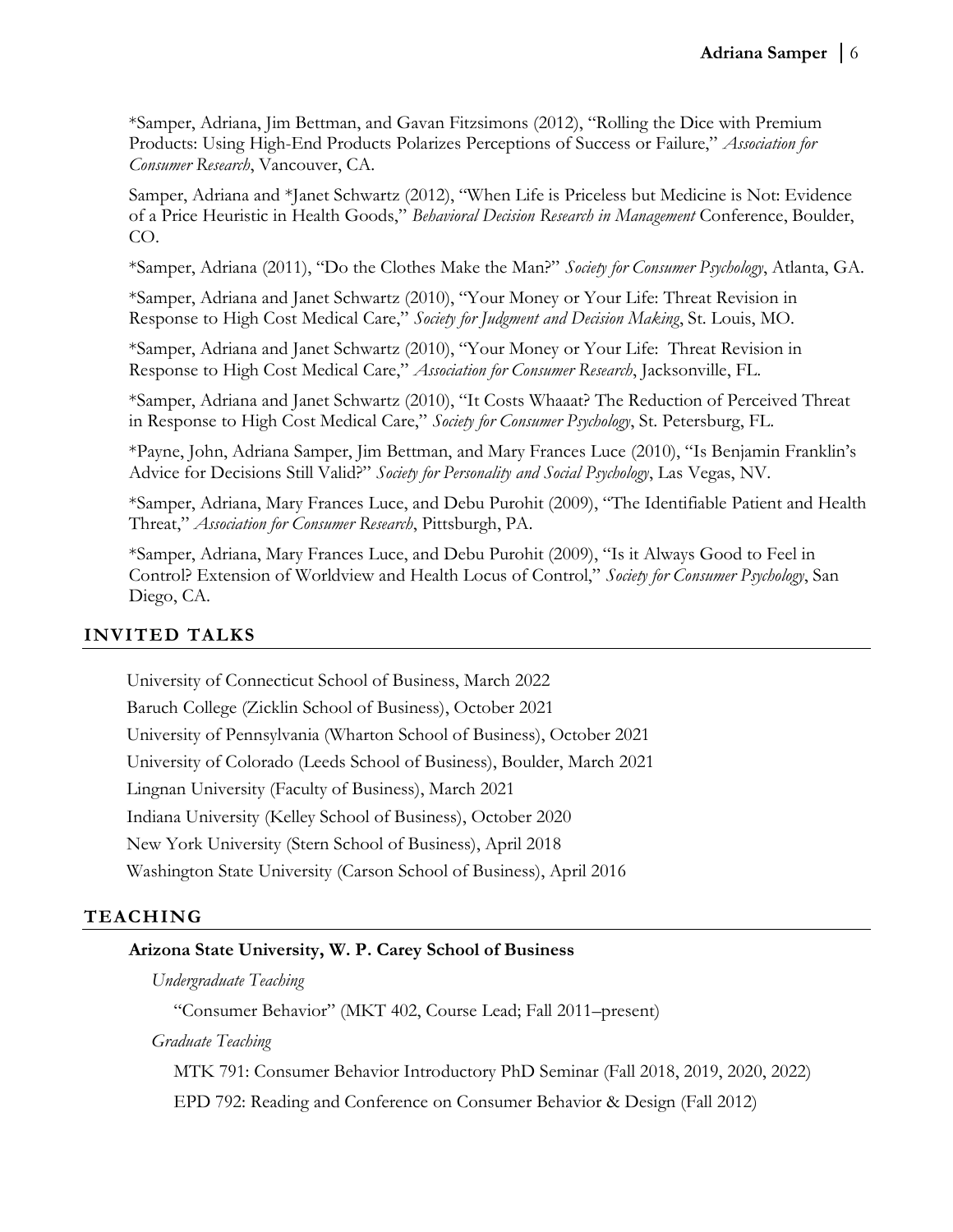Data Analysis Bootcamp (12-Hour Applied Statistical Analysis Course for PhD Students: (Summer 2013, Summer 2016, Spring 2020)

#### Courses Developed

Online Consumer Behavior Course (co-developed with Monika Lisjak; Spring 2016)

### Duke University, Trinity College of Arts & Sciences

Undergraduate Teaching

"Introduction to Marketing Management" (Summer 2010)

#### ADVISING

#### Doctoral Thesis Advisor

Helen van der Sluis (2022, Co-advisor w/Andrea Morales). Placement: University of South Carolina

Michelle Daniels (2021, Co-advisor w/Andrea Morales). Placement: University of Alabama

Freeman Wu (2018, Co-advisor w/Andrea Morales). Placement: Vanderbilt University

Chadwick Miller (2015, Co-advisor w/Naomi Mandel). Placement: Washington State University

#### Doctoral Thesis Committees

Qin Wang (2022). Placement: Mississippi State University

Jerry Ji-Sang Han (UT Austin, completed 2018). Placement: University of Technology Sydney

Daniel Brannon (completed 2016). Placement: University of Northern Colorado

Nguyen Pham (completed 2016). Placement: St. Bonaventure University

Daniele Mathras (completed 2015). Placement: Northeastern University

#### Undergraduate Honors Thesis Advising at Arizona State University

Chair

Logan Simmons (Spring 2021) Julianna Drambearan (Spring 2021) Rachel David (Spring 2021) Megan Sweet (Spring 2015) Michelle Daniels (Spring 2014) Allyson Wright (Spring 2014) Alexa Goldman (co-chair; Fall 2012) Second Reader Emily Giel (Spring 2019) Diana Quintero-Pacheco (2019) Kelly Bryant (Spring 2018)

Madelaine Bauer (Spring 2018) Sondra Cuenca (Spring 2018) Emilee Migray (Spring 2018) Payal Aggarwal (Spring 2017) Rathna Meyappan (Spring 2017) Cassie Woods (Spring 2015) David Good (Spring 2015) Chris Hulse (Fall 2014) Michael Vaughn (Fall 2014) Linda Pinto (Fall 2014) Katie Andes (Spring 2014)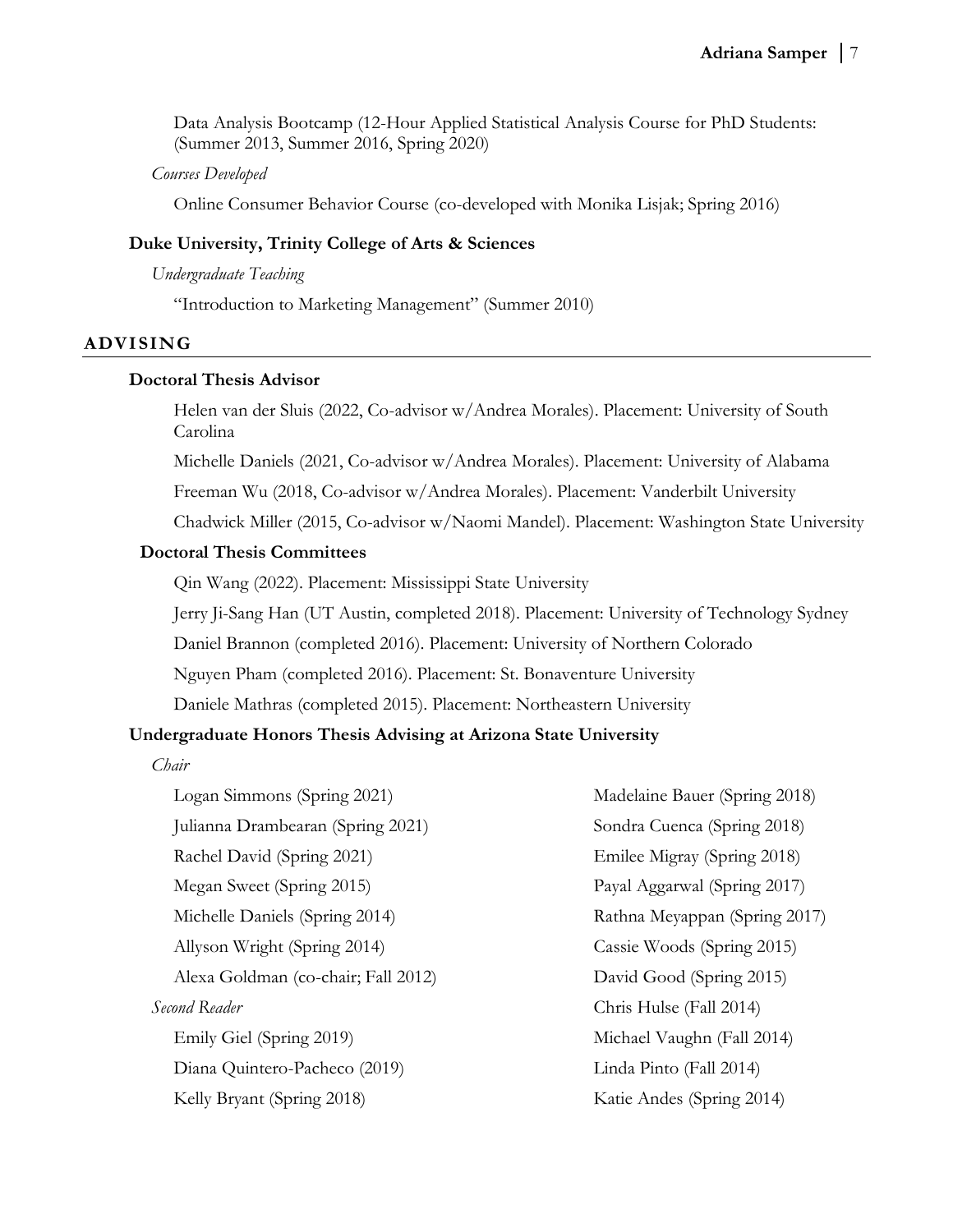Sarah Tremel (Spring 2014)

Mason Payne (Spring 2013)

David Wallace (Spring 2013) Todd Van Duzer (Fall 2012)

# SERVICE TO THE DISCIPLINE

Committee Member and Faculty Mentor, *Association for Consumer Research* Mentoring Research Program for URM Students & Faculty (2020-2021, 2021-2022)

Co-organizer, Society for Consumer Psychology Community Building Initiative (2021-2022)

Co-chair, Society for Consumer Psychology Diversity, Equity and Inclusion Committee (2020-present)

Co-chair, Society for Consumer Psychology Doctoral Consortium (2021)

Editorial Review Board Memberships:

Journal of Consumer Research (2015-present)

Journal of Public Policy and Marketing (2020-present)

Journal of Consumer Psychology (2021-present)

Journal of Marketing Research (2021-present)

Ad-Hoc Reviewer:

Plos One

Journal of Marketing,

Organizational Behavior and Human Decision Processes,

Journal of Applied Social Psychology,

Journal of the Academy of Marketing Science,

Conference Reviewing Associate Editor:

Association for Consumer Research (2021, 2022), Society for Consumer Psychology (2019)

Conference Program Committees:

Association for Consumer Research (2017 - 2022), Society for Consumer Psychology (2015, 2019)

SCP Doctoral Consortium Faculty Fellow (2015, 2016, 2018)

ACR Doctoral Consortium Faculty Fellow (2022)

PhD Project Faculty Presenter (2014, 2022)

# SERVICE TO THE DEPARTMENT AND SCHOOL

#### Marketing Department

PhD Program Coordinator (2022) Doctoral Committee member (2014 – present) Department Chair Search Committee member (2015, 2022) Faculty Recruiting Committee member (2013, 2014, 2018, 2021, 2022) Personnel Committee member (2012 -2013, 2019-2020, 2020-2021, 2021-2022)